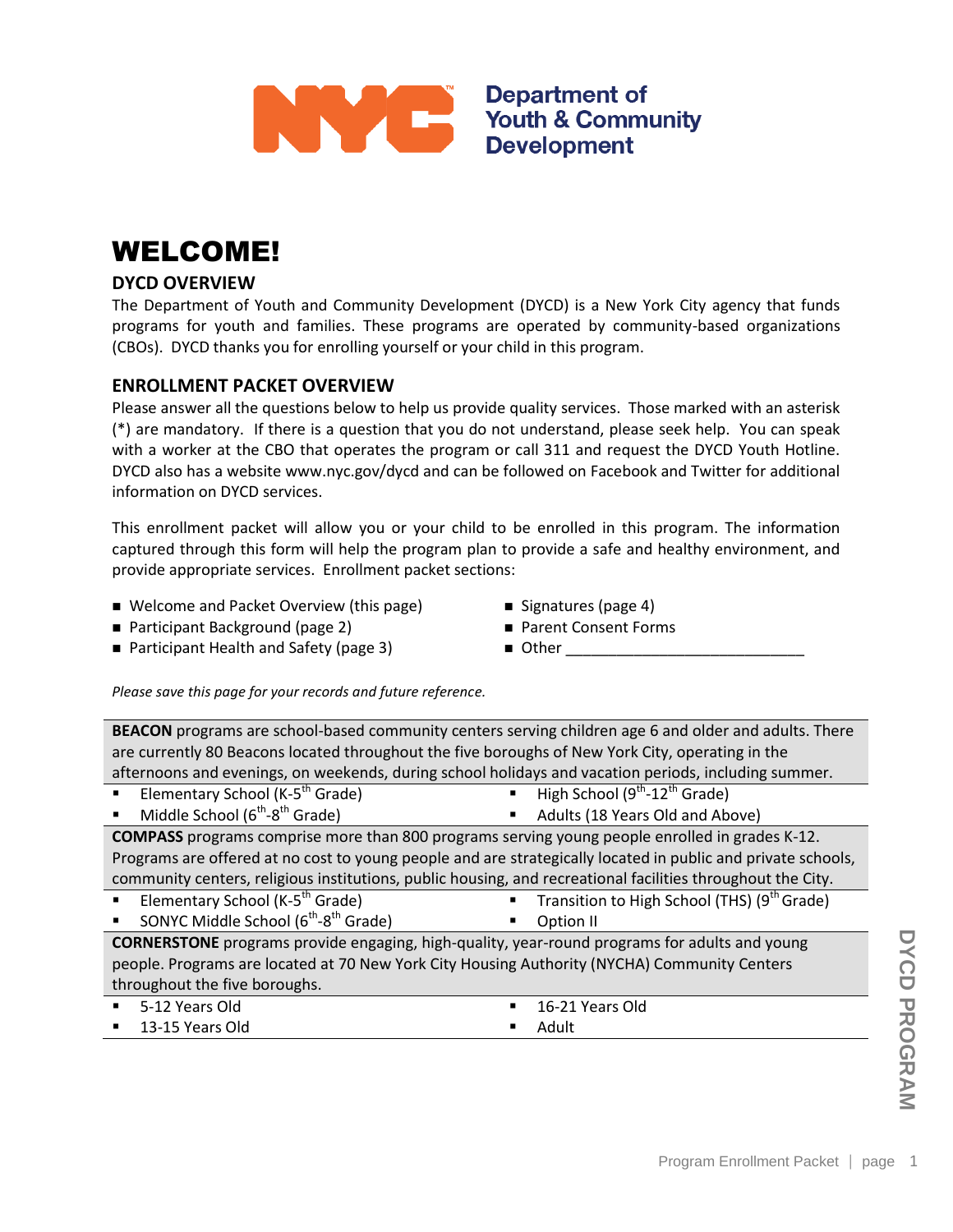## **O PARTICIPANT BACKGROUND**



|                     |                                                | <b>Primary Parent / Guardian of Participant:</b>                                                                          | Who is enrolling in this program? $\Box$ My child $\Box$ Me<br>To register yourself, you must be 18+ years old.<br><b>Email Address:*</b> |                                                                                                                               |  |
|---------------------|------------------------------------------------|---------------------------------------------------------------------------------------------------------------------------|-------------------------------------------------------------------------------------------------------------------------------------------|-------------------------------------------------------------------------------------------------------------------------------|--|
|                     | <b>Primary Number:</b>                         |                                                                                                                           |                                                                                                                                           |                                                                                                                               |  |
|                     |                                                |                                                                                                                           | $\square$ No Email                                                                                                                        |                                                                                                                               |  |
|                     | <b>Date</b>                                    |                                                                                                                           | Program<br><b>Period</b>                                                                                                                  |                                                                                                                               |  |
| contact information | Last Name*                                     |                                                                                                                           | <b>First Name*</b>                                                                                                                        |                                                                                                                               |  |
|                     | Date of<br>Birth*                              |                                                                                                                           | <b>Cell Phone</b>                                                                                                                         |                                                                                                                               |  |
|                     | Home<br>Address*                               |                                                                                                                           | Apartment<br><b>Number</b>                                                                                                                |                                                                                                                               |  |
| participant         | City*                                          |                                                                                                                           | State*                                                                                                                                    |                                                                                                                               |  |
|                     | Zip Code*                                      |                                                                                                                           | <b>Borough</b>                                                                                                                            |                                                                                                                               |  |
|                     | <b>Home Phone</b><br><b>NYCHA</b><br>Resident* | $\Box$ Yes $\Box$ No                                                                                                      | Proof of ID                                                                                                                               | $\Box$ Birth Certificate<br>$\Box$ Passport<br>$\Box$ Driver's License                                                        |  |
|                     | Gender*                                        | $\Box$ Female $\Box$ Male $\Box$ Other:                                                                                   |                                                                                                                                           | □ Non-Driver State ID<br>$\Box$ Official Letter<br>$\Box$ Municipal ID                                                        |  |
|                     |                                                |                                                                                                                           |                                                                                                                                           |                                                                                                                               |  |
|                     | <b>Country of</b><br>Origin                    |                                                                                                                           | <b>English</b><br>Proficient*                                                                                                             | $\Box$ No<br>$\square$ Yes                                                                                                    |  |
|                     | Ethnicity*                                     | $\Box$ American Indian or Alaskan Native<br>$\square$ Asian<br>$\Box$ Native Hawaiian/Pacific Islander<br>$\square$ White | $\Box$ Other                                                                                                                              | $\Box$ Black/African American<br>$\Box$ Hispanic/Latino<br>$\Box$ No Response                                                 |  |
| demographics        | Primary<br>Language<br>Spoken at<br>Home*      |                                                                                                                           | <b>Additional</b><br>Language(s)                                                                                                          |                                                                                                                               |  |
|                     | <b>Current</b><br><b>Grade Level</b>           |                                                                                                                           | <b>Student</b><br><b>ID/OSIS#</b>                                                                                                         |                                                                                                                               |  |
| employment status   | Teacher/<br><b>Advisor</b>                     |                                                                                                                           | <b>School Type</b>                                                                                                                        | □Public □Charter<br>$\Box$ Private $\Box$ Other                                                                               |  |
|                     | <b>School Name</b>                             |                                                                                                                           | <b>School</b><br><b>Address</b>                                                                                                           |                                                                                                                               |  |
| òr                  | <b>Student</b><br><b>Status</b>                | Is the participant a student: $\Box$ Yes $\Box$ No                                                                        | If yes:                                                                                                                                   | $\bigcup$<br>$\Box$ Full-time $\Box$ Part-time                                                                                |  |
| student             |                                                | If you are NOT a student, please provide<br>the last school grade level completed:                                        | □ College Degree                                                                                                                          | <b>NCD</b><br>$\Box$ Grade K-11; please list your last grade:<br>$\Box$ HS Graduate $\Box$ HS Equivalency $\Box$ Some College |  |
|                     |                                                | If you are NOT a student, are you:                                                                                        |                                                                                                                                           | $\Box$ Unemployed for weeks<br>$\Box$ Employed Full-time $\Box$ Employed Part-time                                            |  |
| other               |                                                | Please list anyone else in your household who is participating in this program. Provide first and last names.             |                                                                                                                                           | <b>PROGRAM</b>                                                                                                                |  |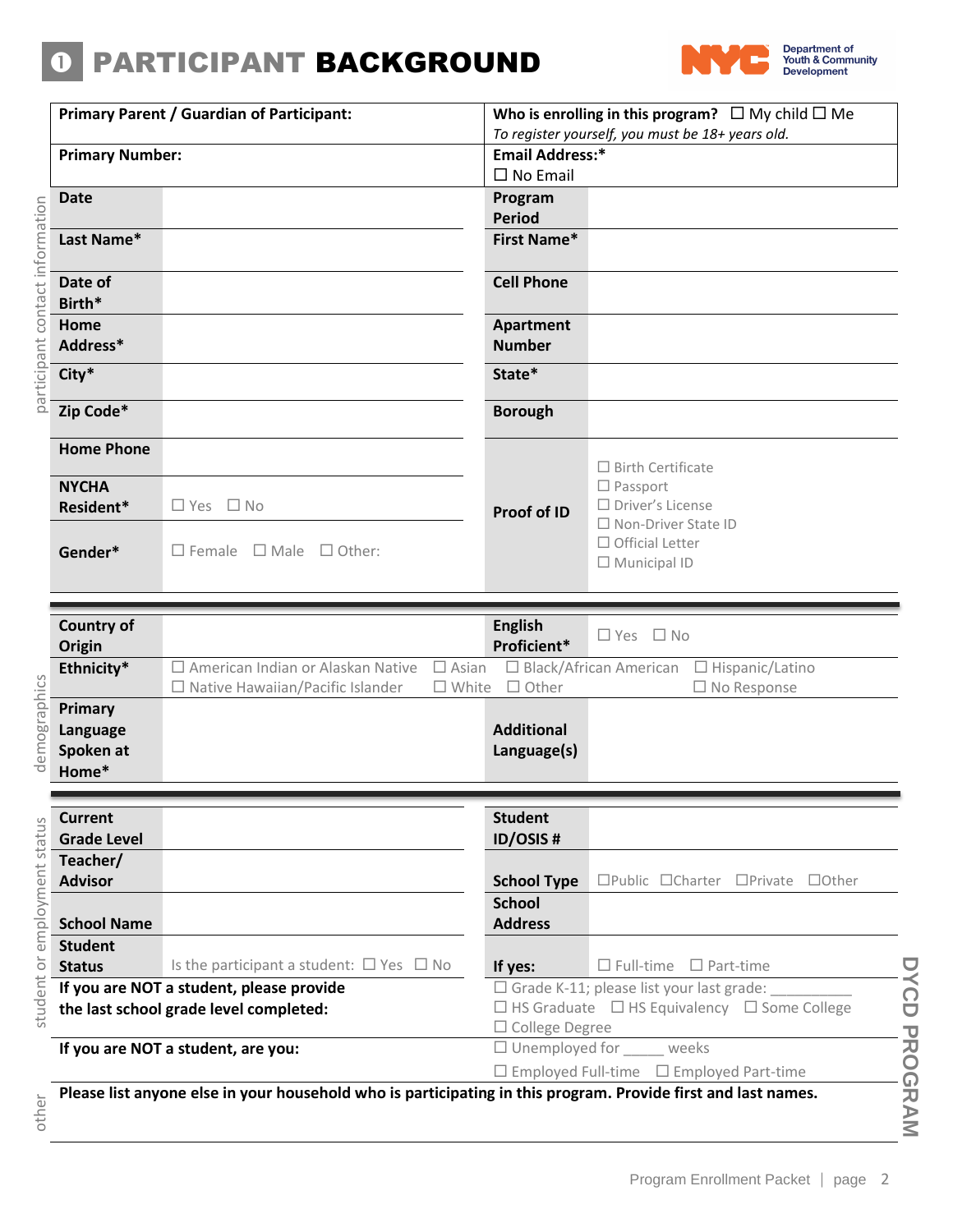# PARTICIPANT SAFETY



#### **If there is an emergency, please contact the following individuals:**

| ❶ | NAME*                                     |                                          |         | <b>RELATIONSHIP TO PARTICIPANT:</b>                                                                                                                                                                            |                 |
|---|-------------------------------------------|------------------------------------------|---------|----------------------------------------------------------------------------------------------------------------------------------------------------------------------------------------------------------------|-----------------|
|   | Pick Up*<br><b>Address</b><br>City, State | $\Box$ This person may pick up my child. | Contact | Write down all numbers and circle the best<br>number to call in case of an emergency:                                                                                                                          |                 |
|   | <b>Zip Code</b>                           |                                          |         | □ Work ________________________                                                                                                                                                                                | $\Box$ No Email |
|   |                                           |                                          |         |                                                                                                                                                                                                                |                 |
|   |                                           |                                          |         |                                                                                                                                                                                                                |                 |
| ❷ | NAME*                                     |                                          |         | <b>RELATIONSHIP TO PARTICIPANT:</b>                                                                                                                                                                            |                 |
|   | Pick Up*                                  | $\Box$ This person may pick up my child. |         | Write down all numbers and circle the best                                                                                                                                                                     |                 |
|   | <b>Address</b>                            |                                          | Contact | number to call in case of an emergency:                                                                                                                                                                        |                 |
|   | City, State                               |                                          |         |                                                                                                                                                                                                                |                 |
|   | <b>Zip Code</b>                           |                                          |         | $\begin{tabular}{ c c c c } \hline \quad & \quad \quad & \quad \quad & \quad \quad \\ \hline \quad \quad & \quad \quad & \quad \quad & \quad \quad \\ \hline \end{tabular}$<br>□ Work ________________________ |                 |

## **8 PARTICIPANT HEALTH INFORMATION**

Please check any of the following that pertain to the participant. Many needs or health challenges can be accommodated and may not limit enrollment in the program.

- $\Box$  Allergies to medications  $\Box$  Convulsions/Seizures  $\Box$  Individualized Education Plan Disabilities  $\Box$  Allergies other (please Specify)
- $\Box$  Allergies to food  $\Box$  Behavioral/Emotional Issues  $\Box$  Diabetes  $\Box$  Physical  $\square$  Congestive Illness (e.g., heart murmur/disease, blood pressure)  $\square$  Corrective Devices (e.g., crutches, hearing aid, eye glasses)
	- $\Box$  Obesity  $\Box$  Pregnant  $\Box$  Other

(please specify)

- 
- 

 $\square$  Asthma

#### **Check off all that apply.**

- $\square$  Does your child have special health care needs that require treatment and/or medication?
- $\Box$  Does your child take medication for any condition or illness?
- $\Box$  Updated Medical Information on File:
- $\Box$  Are there any activities your child cannot participate in? (If so, please specify below)

Activities your child cannot participate in:

 Are you or any member of your household (0-64 years of age) covered by Medicaid, Child Health Plus, Family Health Plus or private medical insurance?

 $\Box$  If NO, do you want to be contacted with information about public health insurance program?

*THI* This section is only for parents enrolling their children. **THI** 

## **PICK UP/DISMISSAL INFORMATION.**

My child has permission to walk home alone at dismissal.  $\Box$  Yes  $\Box$  No

My child MAY NOT be picked up by: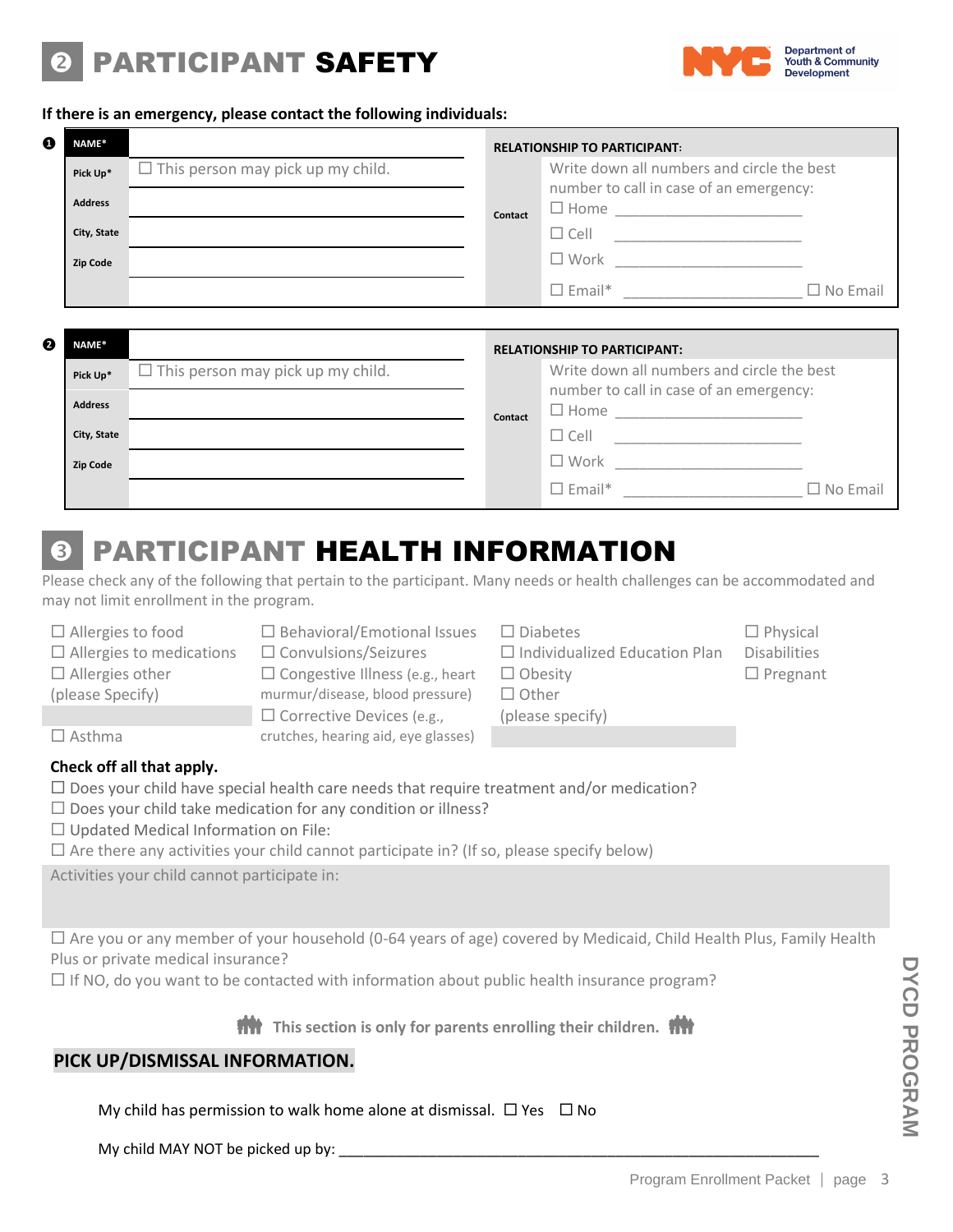## 4 ADDITIONAL BACKGROUND



| The participant lives in housing that is: (Check all that apply) $\Box$ Rental   |                      |                              | $\Box$ Family Owned $\Box$ NYCHA housing                    |                    |                                |
|----------------------------------------------------------------------------------|----------------------|------------------------------|-------------------------------------------------------------|--------------------|--------------------------------|
| OR The participant is:                                                           | $\Box$ Homeless      | $\Box$ Other:                |                                                             |                    |                                |
| Is or has the participant ever been in foster care:                              |                      |                              |                                                             | $\Box$ Yes         | $\square$ No                   |
| Has the participant been enrolled in programs operated by the Administration for |                      |                              |                                                             | $\Box$ Yes         | $\Box$ No                      |
| Children's Services (ACS)?                                                       |                      |                              |                                                             |                    |                                |
| Number of individuals in your household:                                         |                      |                              |                                                             |                    |                                |
| Is the participant or any member of your household receiving public assistance?  |                      |                              |                                                             | $\square$ Yes      | $\Box$ No                      |
| Is the participant or any member of your household receiving food stamps?        |                      |                              |                                                             | $\Box$ Yes         | $\Box$ No                      |
| <b>Gross Yearly Household Income:</b>                                            |                      |                              |                                                             | Ś                  |                                |
| The participant lives in a household                                             | $\Box$ Self, Single, | $\Box$ Single Female Parent  |                                                             | $\Box$ Two Parents |                                |
| that is headed by:                                                               | no children          | $\square$ Single Male Parent |                                                             |                    | $\Box$ Two Adults, no children |
| Sources of household income:                                                     |                      |                              |                                                             |                    |                                |
| $\Box$ Employment                                                                | $\Box$ TANF          | $\Box$ Social Security       |                                                             |                    | $\Box$ Unemployment Insurance  |
| $\Box$ Pension                                                                   | $\Box$ SSI           | $\Box$ General Assistance    |                                                             | $\Box$ Other       |                                |
| Would you like information on voter registration?                                |                      |                              | $\Box$ Yes $\Box$ No $\Box$ I am already a registered voter |                    |                                |

### **SIGNATURES**

**To the best of my knowledge the information above is true. I agree to its verification and understand that falsification may be grounds for termination of service. Information provided may be used by the City of New York to improve City services or to access additional funding.** 

#### **I have completed this application for my child.**

| Parent/Guardian:                                                                      |        |        |
|---------------------------------------------------------------------------------------|--------|--------|
| (Print)                                                                               | (Sign) | (Date) |
| I have completed this application for myself.<br>Applicant: (18 and older)<br>(Print) | (Sign) | (Date) |
| Organization:                                                                         |        |        |
| Intake Specialist/Staff:                                                              | Date:  |        |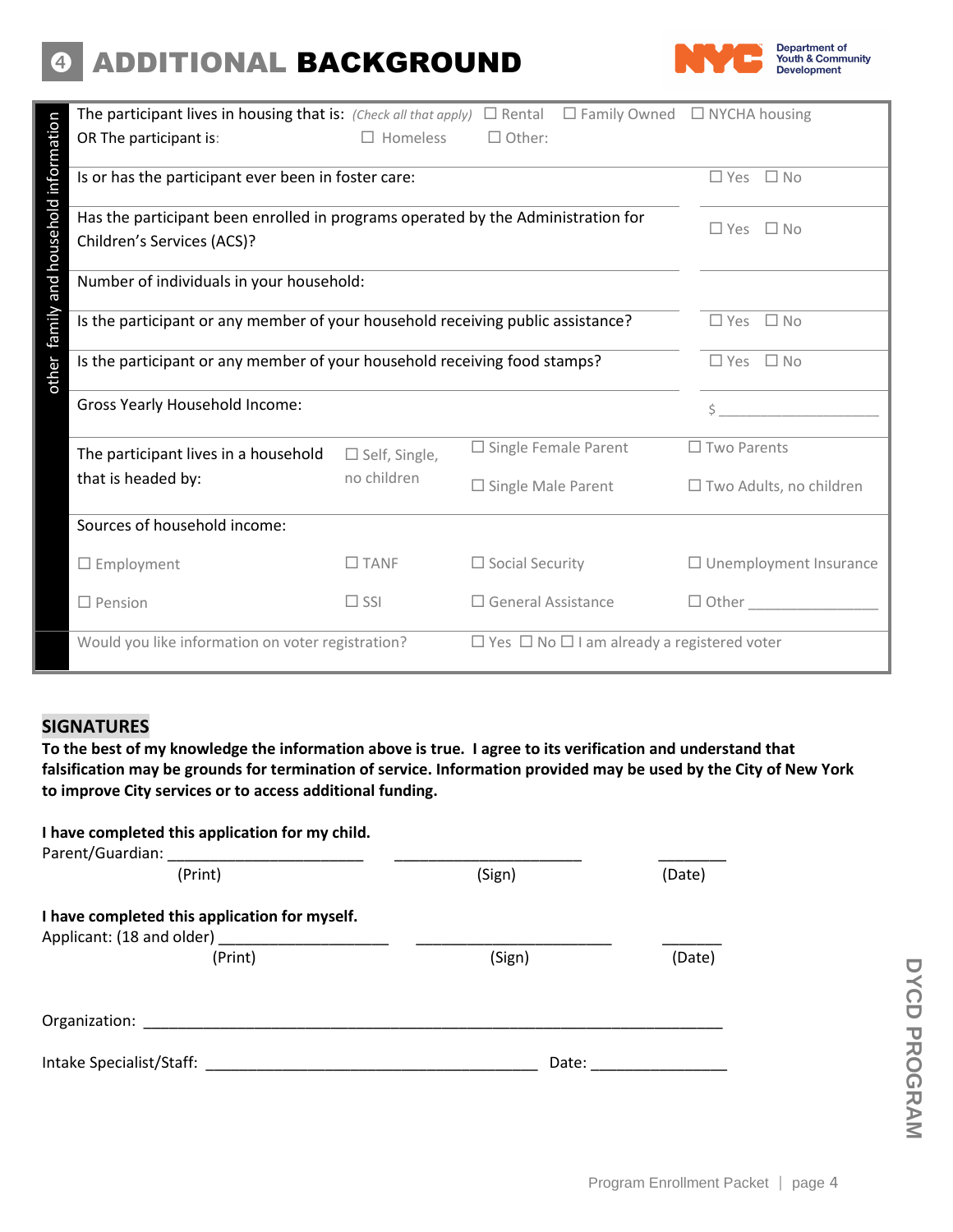

#### **PARTICIPANT INTERST SURVEY**

| <b>Interests/Activities</b>                   | ☑<br>Likes/Strengths | <b><i>S</i></b> Dislikes/Challenges |
|-----------------------------------------------|----------------------|-------------------------------------|
| Reading                                       |                      |                                     |
| Math                                          |                      |                                     |
| Media (digital art, photography, videography) |                      |                                     |
| Writing(poetry, short fiction, journaling)    |                      |                                     |
| Art (painting, drawing, sculpturing)          |                      |                                     |
| Performance (music, dance, drama)             |                      |                                     |
| Science Technology Engineering Math/STEM      |                      |                                     |
| Sports (team, individual)                     |                      |                                     |
| Video Games                                   |                      |                                     |
| <b>Board Games</b>                            |                      |                                     |
| Cooking & Nutrition                           |                      |                                     |
| Gardening                                     |                      |                                     |

How we can be helpful to you/your child? Are there are other services or activities that would be interesting and or helpful to you/your child? \_\_\_\_\_\_\_\_\_\_\_\_\_\_\_\_\_\_\_\_\_\_\_\_\_\_\_\_\_\_\_\_\_\_\_\_\_\_\_\_\_\_\_\_\_\_\_\_\_\_\_\_\_\_\_\_\_\_\_\_\_\_\_\_\_\_\_\_\_\_\_\_

Does your child have an Individualized Education Plan and/or Special Needs?  $\Box$  Yes  $\Box$  No

Please use the space below or on the back of the page to provide details or list goals you would like to share with us.

#### **OTHER SERVICES**

\*Please check any other DYCD services you or your family might be interested in learning more about?

- $\Box$  Education/Literacy/High School  $\Box$  Housing Assistance  $\Box$  Senior Services
- -
- 
- 
- Fatherhood Services Runaway and Homeless Youth Workshops/Fairs (College Prep, Financial Planning, Parenting, etc.)
- 
- Equivalency **Immigrant Services Immigrant Services Immigrant Services Summer Youth Employment**
- Adolescent Literacy LGBTQ Support Services Young Adult Internships

DYCD PROGRAM **DYCD PROGRAM**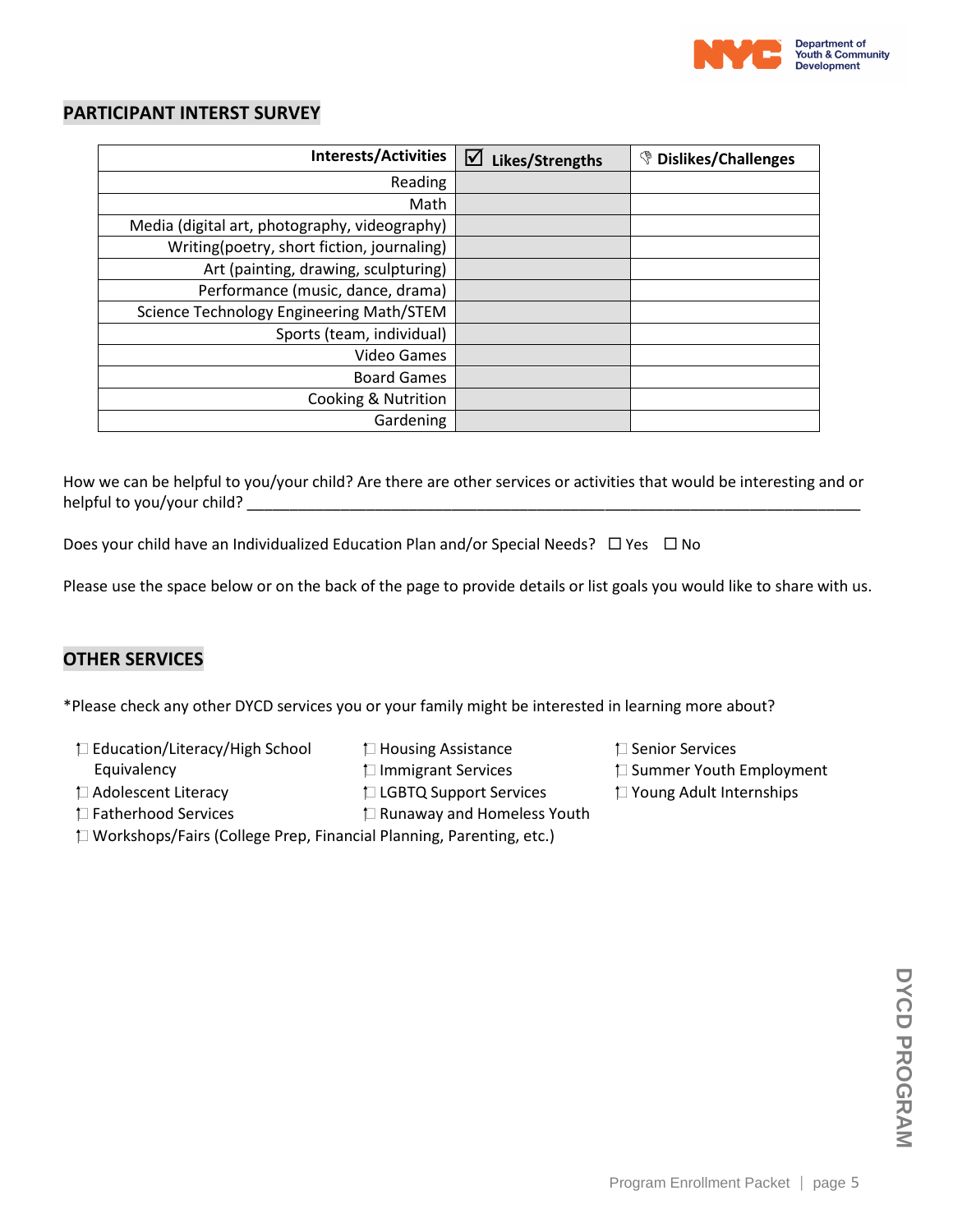

## **Parent/Guardian Consent**

The **Department of Youth and Community Development (DYCD)** provides funding for this program as part of its mission to help you assist your child reach his or her full potential. Many of our programs are run by community based organizations. We work to make sure the services you and your children receive are of the highest quality. DYCD is requesting your permission to allow us to collect information we need on your child, their participation and the quality of the services provided.

## *Consent to Collect and Share Student Information*

#### **What information from your child's student records is DYCD requesting?**

We are requesting your permission for the **NYC Department of Education (DOE)** to share personally identifiable information from your child's student records with DYCD. The information we would like to collect consists of biographical and enrollment information (specifically consisting of your child's name, address, date of birth, student identification number, grade, school(s) attended and transfer, discharge, and graduation data about your child); data concerning your child's school attendance (including number of days attended and absences); and academic performance data (including your child's results on state and national exams, credits earned, grades, promotion and retention status, and fitnessgram score); and data related to any disciplinary actions taken against your child (including number and type of suspensions).

We are requesting to collect the information listed above about your child on a past, present and future (i.e., ongoing) basis.

We are also requesting your permission for DYCD to share information we collect on the enrollment form from you and/or your child with DOE staff. The information includes registration information, student's interests and challenges, type of program enrolled in and frequency of participation. This information will be used to help the school and community organization work together to meet you and your child's need.

#### **Who will see my child's information and how will it be safeguarded?**

The only people who will see your child's individual information are DYCD and DOE staff who manage the data systems and prepare research reports and program analyses. The limited number of DYCD staff identified to receive personal information is screened, provided extensive training to follow strict guidelines on protecting the confidentiality of information that would personally identify you or your child. Personally identifiable information collected from student records will only be shared electronically between DOE and DYCD and will be secured and protected in the DYCD data base. Personally identifiable information will not be shared with any community based organizations or their staff members.

We will not use your name or your child's name in any published report. While we request your consent, your responses to the below requests will not affect your child's participation in DYCD sponsored programs.

#### *Please check Yes or No to each of the following statements:*

- I understand why DYCD is asking my permission to access the information listed above from my child's student records, and I give permission to DOE to share that information with DYCD on an ongoing basis. **Yes, I give my permission** No, I do not give my permission
- I understand why DYCD is asking my permission to share information about my child collected by DYCD with DOE staff and I give my permission to DYCD to share information with DOE on an ongoing basis. \_\_\_ **Yes, I give my permission** \_\_\_No, I do not give my permission

DYCD PROGRAM **DYCD PROGRAM**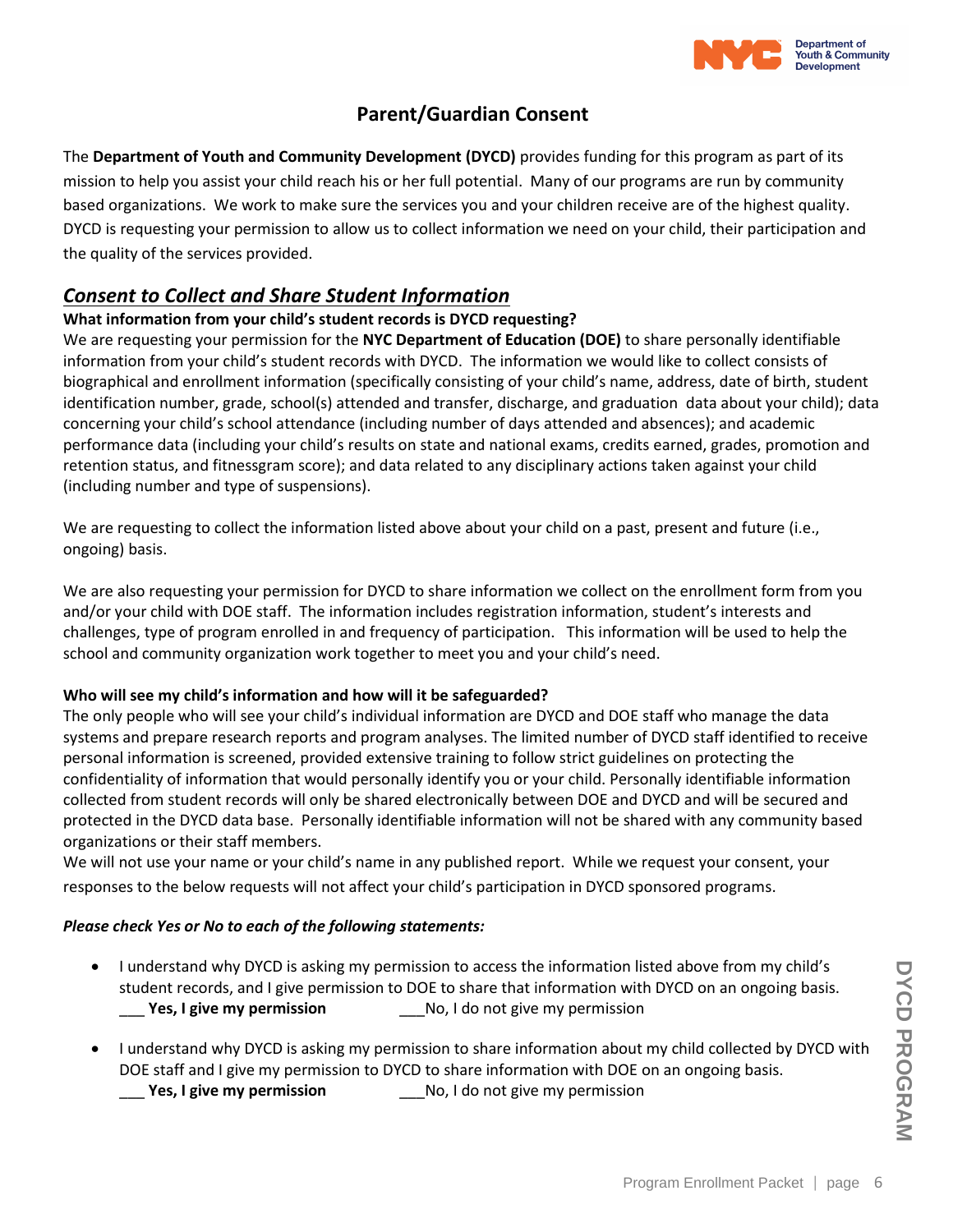

| <b>Student/Applicant Name:</b>                   |       |
|--------------------------------------------------|-------|
| Parent/Guardian Name:                            |       |
| Parent/Guardian Signature:                       | Date: |
| <b>Additional Parent/Guardian Name:</b>          |       |
| Additional Parent/Guardian Signature: (optional) |       |

## *Consent for Photo/Videotaping and Use of Youth Work*

Please be aware that sometimes staff, photographers, newspapers, television reporters, media representatives and public relations personnel may be present during program activities and special events, both at off-site events and events taking place in the usual program location. In some cases, they may photograph, videotape, interview or otherwise record children who participate in these events. The resulting images, videos and interviews may be used solely for non-profit, non-commercial purposes in printed and electronic media such as brochures, books, print and email newsletters, DVDs and videos, websites, social media and blogs (collectively, "Media"). These images, videos and interviews may be used by DYCD and third-party organizations that collaborate with DYCD, without compensation and without further approval, solely for non-profit, non-commercial purposes.

If, in the course of participating in program activities or special events, any original work is created by a participant, DYCD may use the created work in any and all Media to promote the program or for other informational, non-profit and non-commercial purposes, without compensation and without further approval.

 I understand my child may be photographed, interviewed or otherwise recorded during program activities and special events and give permission for my child to be photographed, interviewed or otherwise recorded solely for non-profit, non-commercial purposes of the program.

\_\_\_Yes, I give my permission \_\_\_ No, you do not have permission

 I understand that my child's work may be used in materials that promote programs, solely for non-profit, non-commercial purposes of the program.

Yes, I give my permission No, you do not have permission

## *Consent for Emergency Medical Treatment*

I give authority to the Program Agency's staff to obtain necessary emergency medical treatment for my child with the understanding that the family will be notified as soon as possible. I understand that every effort will be made to contact me before and after medical care is provided.

Yes, I give permission example and the No, I do not give permission

#### *Consent Statement*

I the undersigned, certify that I have reviewed all the above consent statements and indicated my wishes. I understand that consent is voluntary and I can withdraw it in writing at any time.

\_\_\_\_\_\_\_\_\_\_\_\_\_\_\_\_\_\_\_\_\_\_\_\_\_\_\_\_ \_\_\_\_\_\_\_\_\_\_\_\_\_\_\_\_\_\_\_\_\_\_\_\_\_\_\_\_\_\_\_\_\_\_\_\_\_

\_\_\_\_\_\_\_\_\_\_\_\_\_\_\_\_\_\_\_\_\_\_\_\_\_\_\_ \_\_\_\_\_\_\_\_\_\_\_\_\_\_\_\_\_\_\_\_\_\_\_\_\_\_\_\_\_\_\_ Student/Applicant Name **Student Signature (***if 18 or older*) Student Signature (*if 18 or older*)

\_\_\_\_\_\_\_\_\_\_\_\_\_\_\_\_\_\_\_\_\_\_\_\_\_\_\_ \_\_\_\_\_\_\_\_\_\_\_\_\_\_\_\_\_\_\_\_\_\_\_\_\_\_\_\_\_\_\_ Parent/Guardian Name **Parent/Guardian Signature** Date

Additional Parent/Guardian Name (*optional)* Additional Parent/Guardian Signature Date